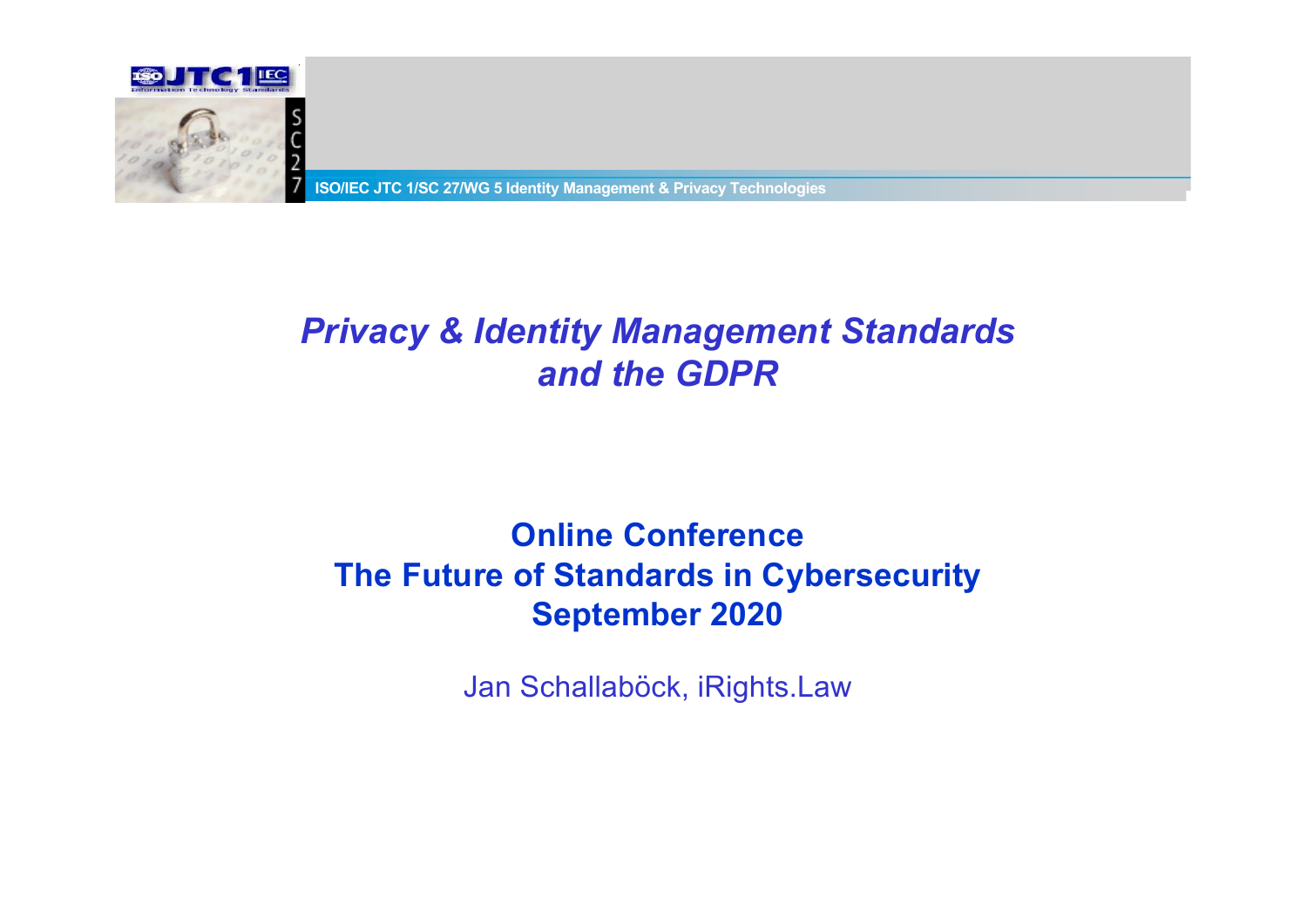## **1.**

# **How do standards and GDPR relate?**

■ Standards usually do not have a direct legal implication (in the context of the GDPR)

**•They can be very helpful nevertheless...**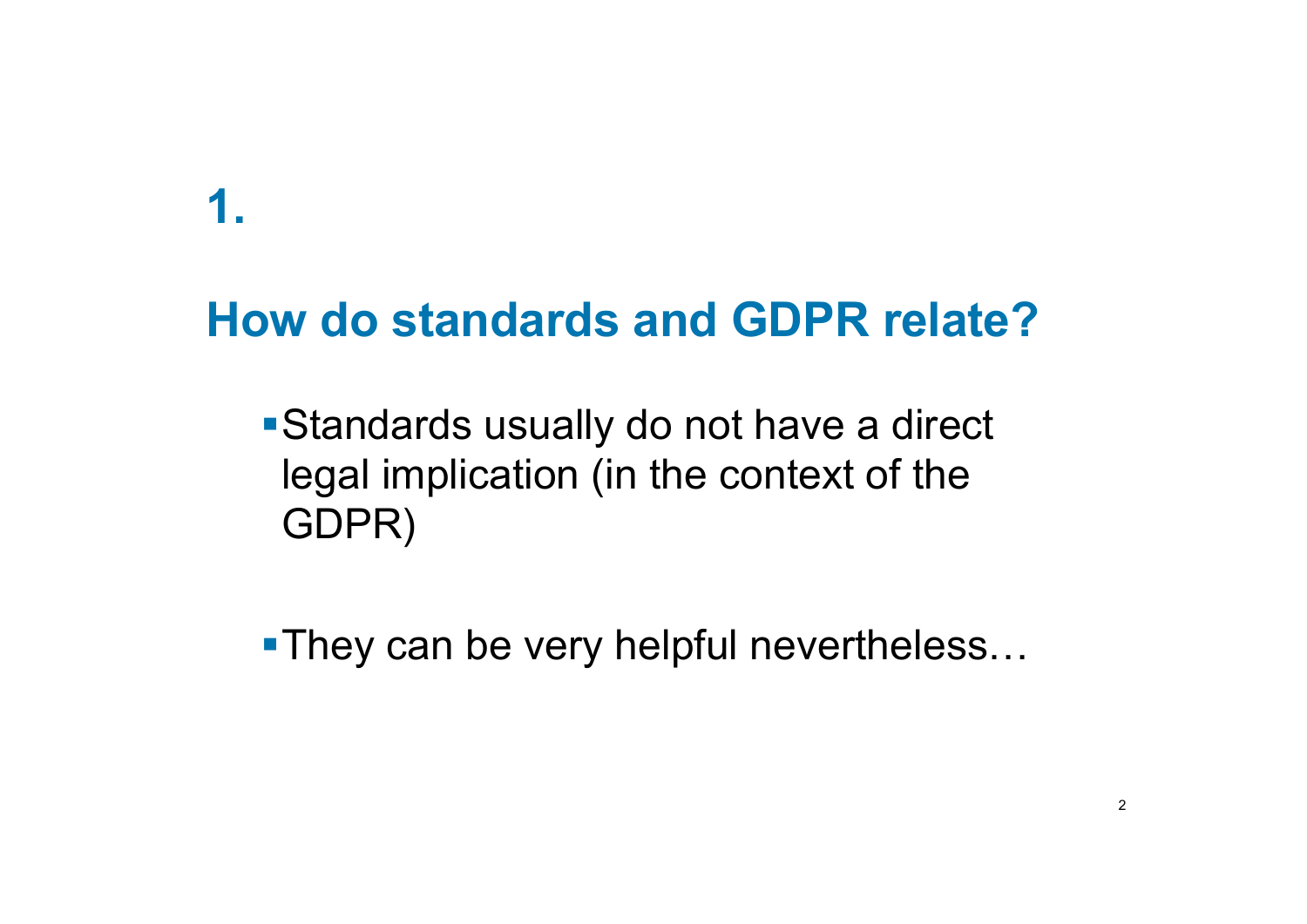**2.**

# **ISO/IEC JTC 1/SC 27/WG 5**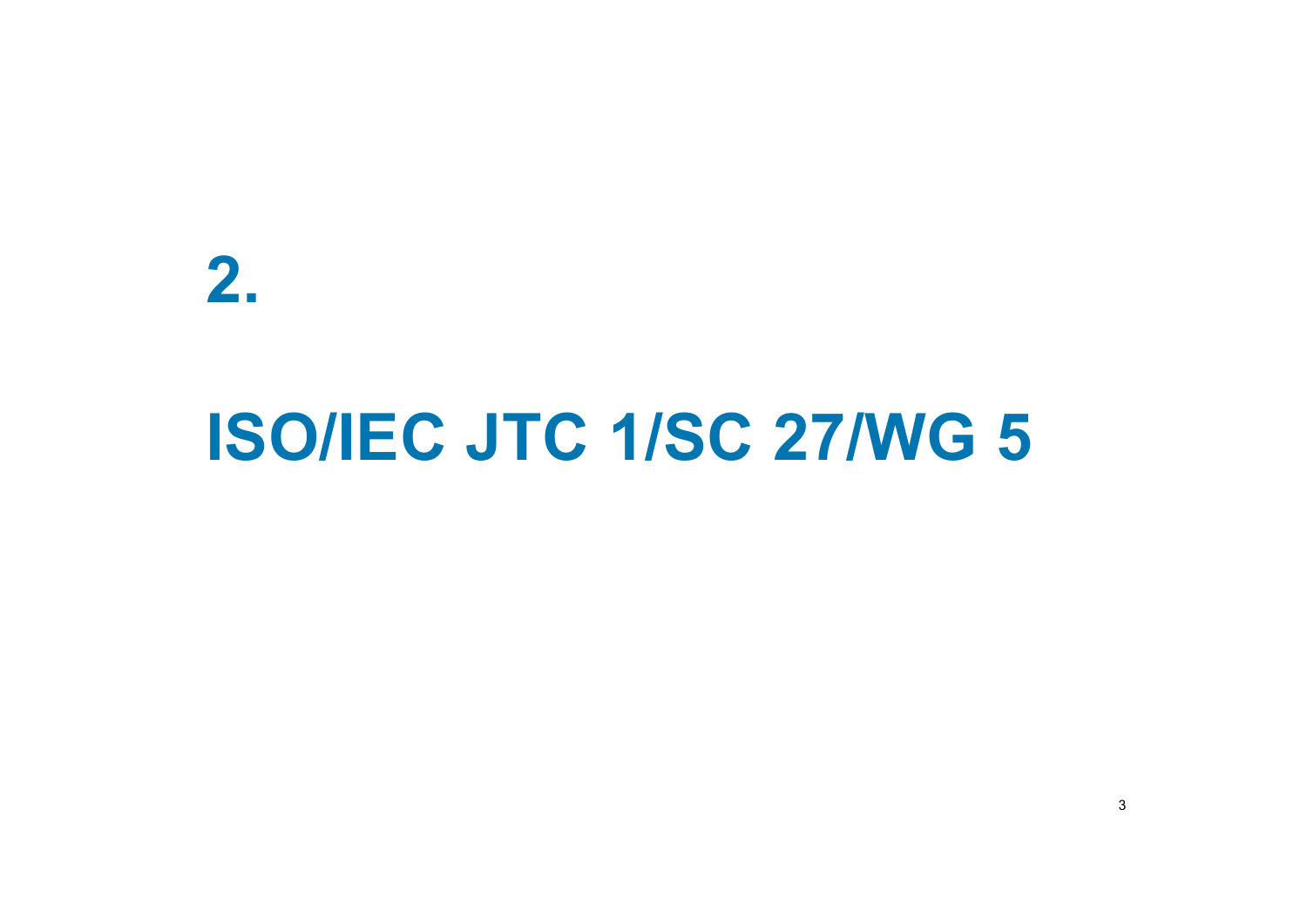

# **SC 27 "IT Security Techniques" within ISO/IEC JTC 1**

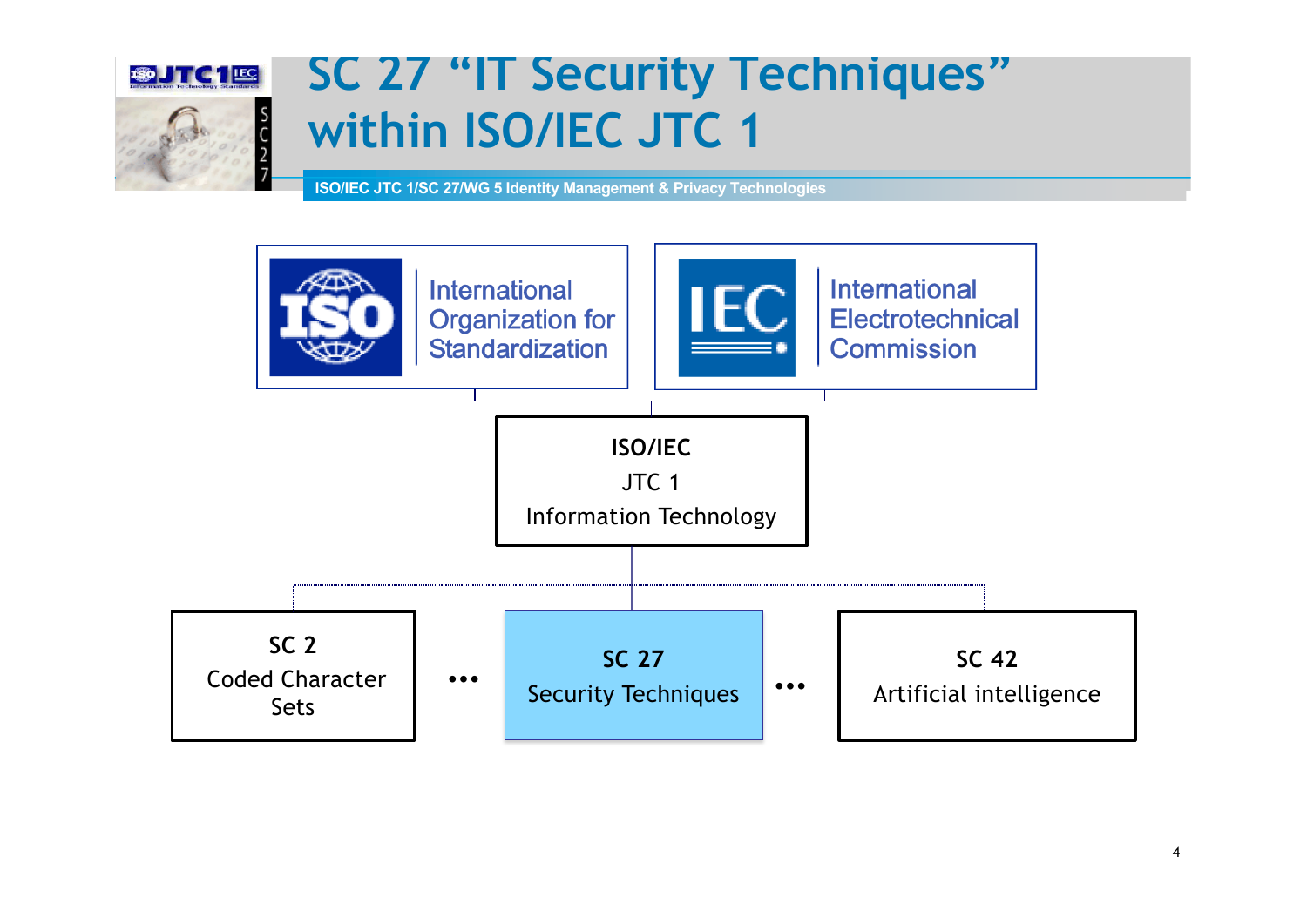

# **WGs in ISO/IEC JTC 1/SC 27 – IT Security Techniques**

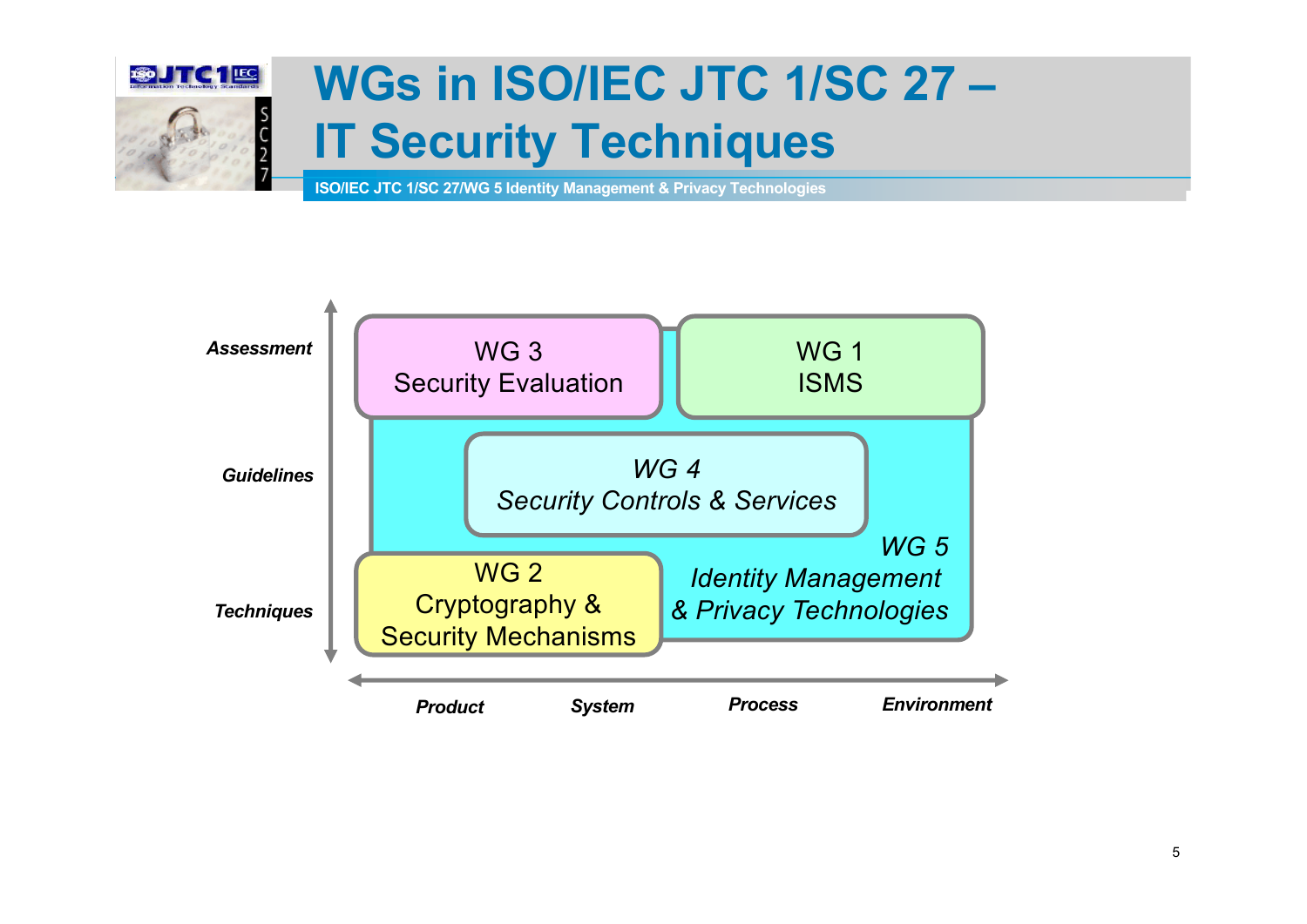

# **Privacy standards in SC 27/WG 5**

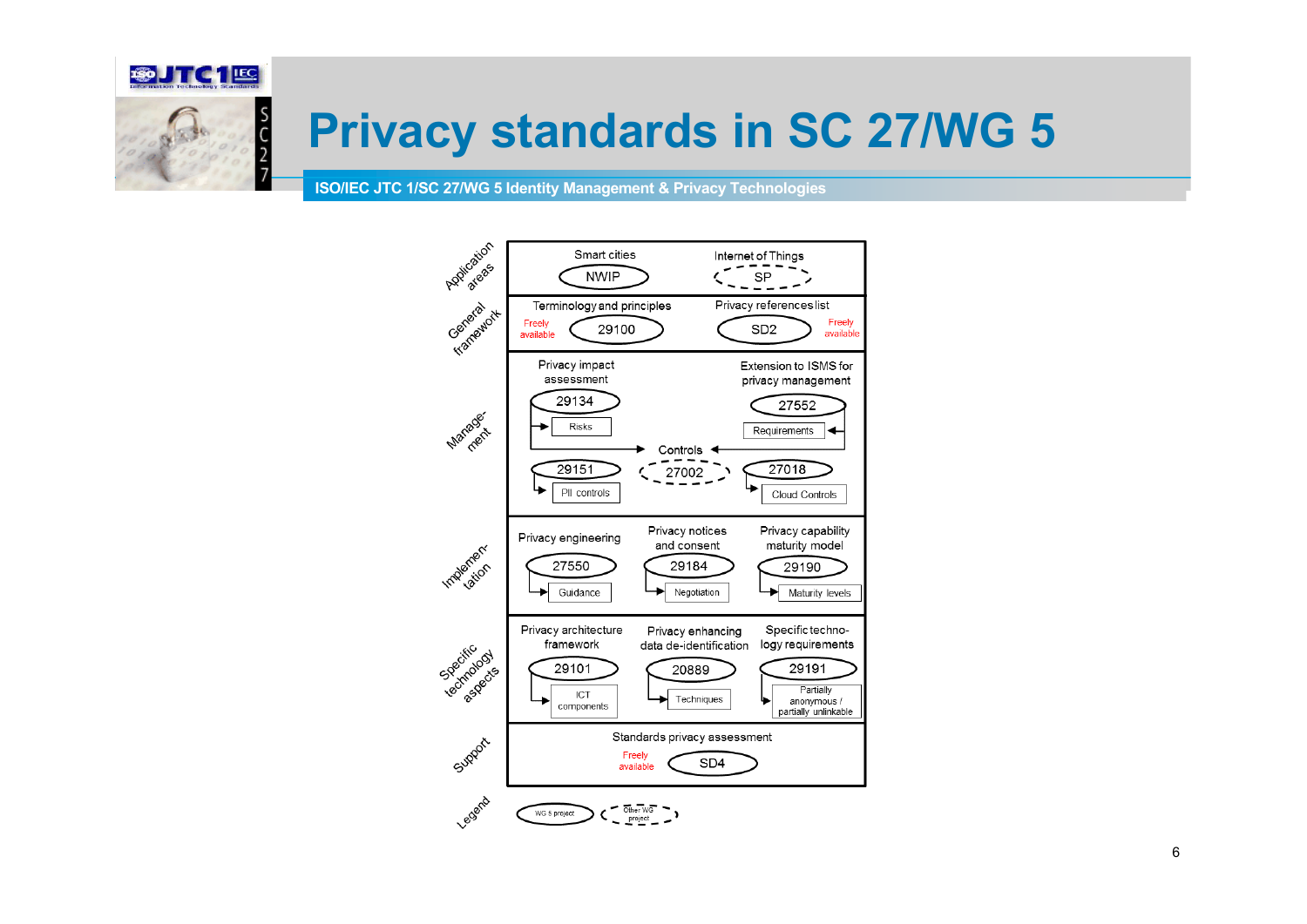

# **ISO development process**

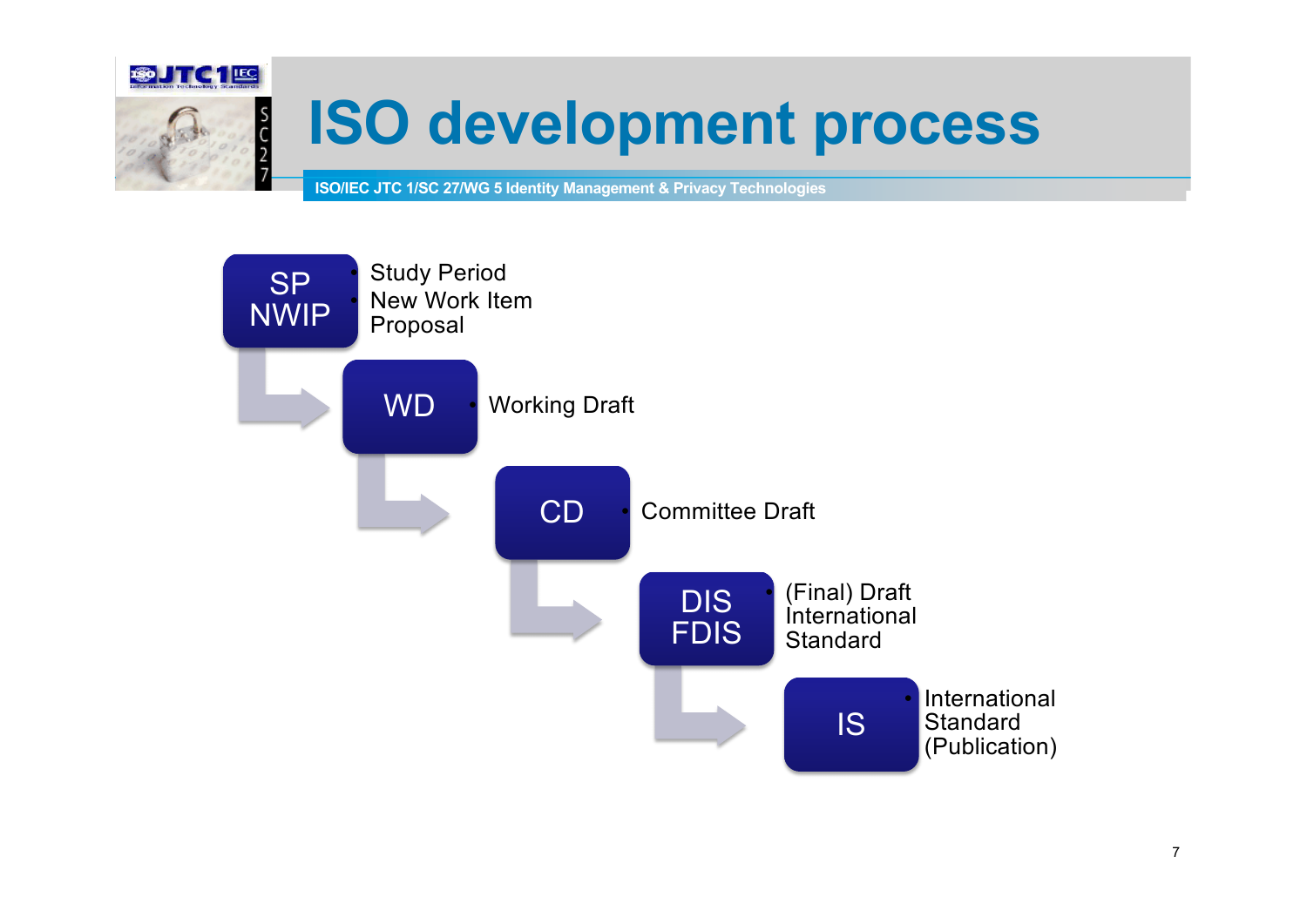**3.** 

# **Relevant Projects in WG 5**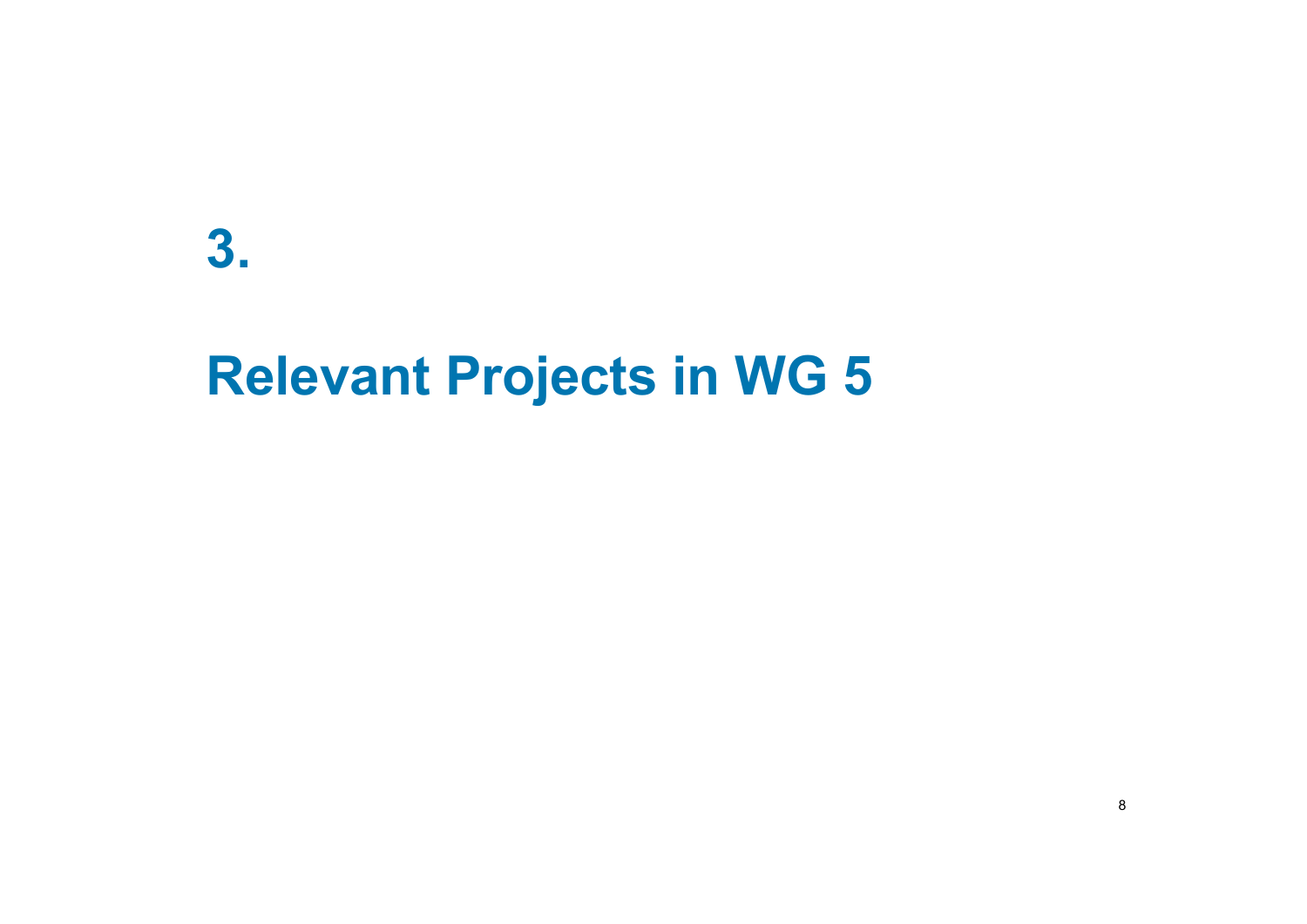

# **WG 5 in the context of the GDPR (preliminary assessment)**

| Art $4:$                                         | <b>ISO/IEC CD 20889</b>                                    |
|--------------------------------------------------|------------------------------------------------------------|
| Definition of personal data and pseudonymisation | Privacy enhancing data de-identification techniques        |
| Art 5: Principles                                | <b>ISO/IEC 29100</b>                                       |
|                                                  | <b>Privacy Principles</b>                                  |
| Art 6 & 7: Consent                               | <b>ISO/IEC CD 29184</b>                                    |
| Art. 13 & 14: Information                        | Guidelines for online privacy notices and consent          |
| Art 15 & Art 20:                                 | Not yet available in ISO/IEC JTC 1/SC 27/WG 5              |
| Access and data portability                      |                                                            |
| Art 25: Privacy by design                        | <b>ISO/IEC WD 27550</b>                                    |
|                                                  | <b>Privacy Engineering</b>                                 |
| Art. 28: Processor                               | <b>ISO/IEC 27018</b>                                       |
|                                                  | Code of practice for protection of personally identifiable |
|                                                  | information (PII) in public clouds acting as PII           |
|                                                  | processors                                                 |
| Art 33 & 34: Breach notification                 | Not available a in ISO/IEC JTC 1/SC 27/WG 5, but related   |
|                                                  | to ISO/IEC WD 27552 Enhancement to ISO/IEC 27001 for       |
|                                                  | privacy management - Requirements                          |
| Art. 35: DPIA                                    | <b>ISO/IEC 29134</b>                                       |
|                                                  | <b>Privacy Impact Assessment - Methodology</b>             |
| Art 40: Codes of Conduct                         | $n/a$ , but                                                |
|                                                  | standards bodies as fora for defining the latter?          |
| Art. 42 & 43: Certification                      | <b>ISO/IEC CD 27552</b>                                    |
|                                                  | Privacy-specific application of ISO/IEC 27001              |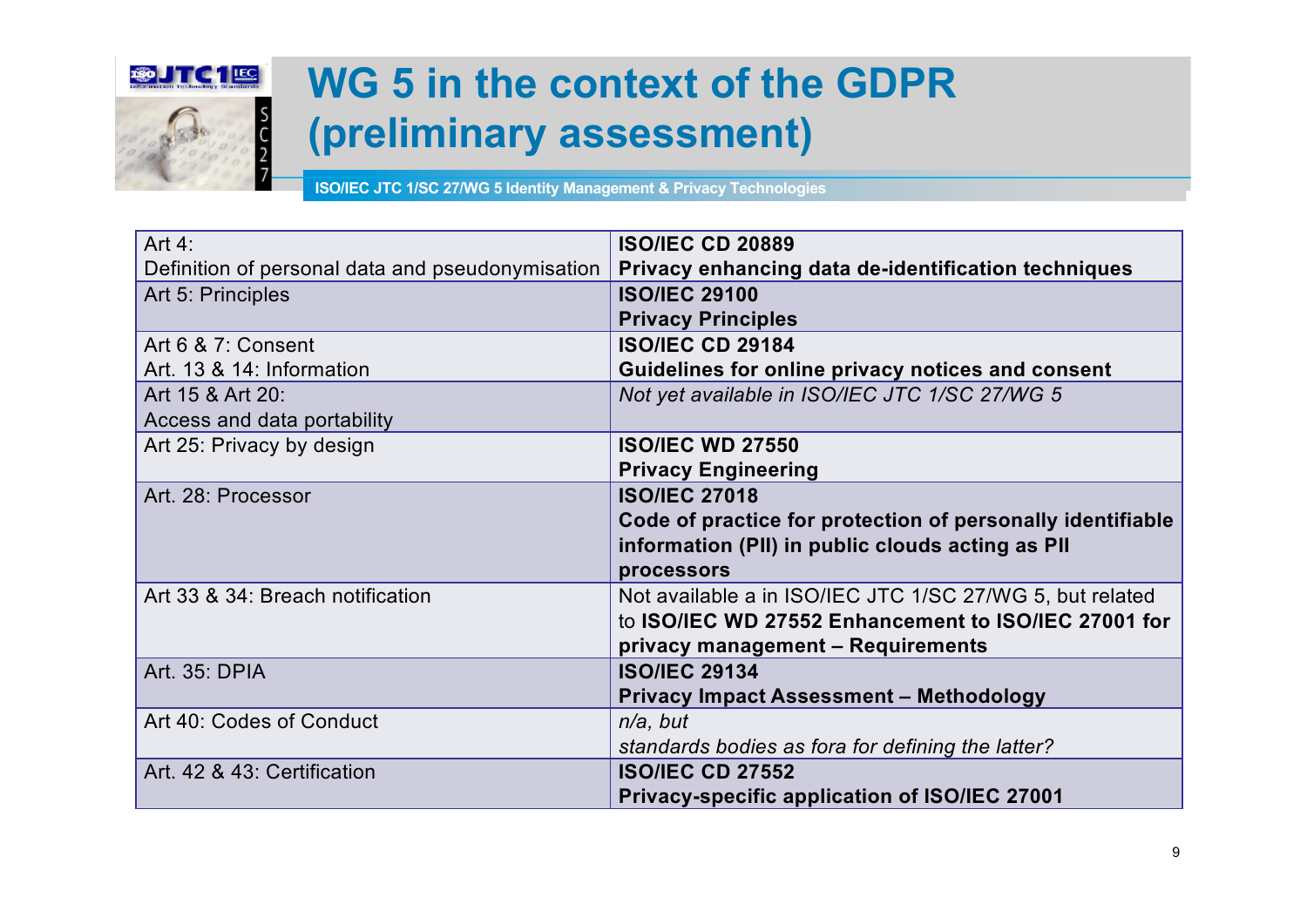

# **WG 5 in the context of the GDPR (preliminary assessment)**

| Art $4:$                                         | <b>ISO/IEC CD 20889</b>                                    |
|--------------------------------------------------|------------------------------------------------------------|
| Definition of personal data and pseudonymisation | Privacy enhancing data de-identification techniques        |
| Art 5: Principles                                | <b>ISO/IEC 29100</b>                                       |
|                                                  | <b>Privacy Principles</b>                                  |
| Art 6 & 7: Consent                               | <b>ISO/IEC CD 29184</b>                                    |
| Art. 13 & 14: Information                        | Guidelines for online privacy notices and consent          |
| Art 15 & Art 20:                                 | Not yet available in ISO/IEC JTC 1/SC 27/WG 5              |
| Access and data portability                      |                                                            |
| Art 25: Privacy by design                        | <b>ISO/IEC WD 27550</b>                                    |
|                                                  | <b>Privacy Engineering</b>                                 |
| Art. 28: Processor                               | <b>ISO/IEC 27018</b>                                       |
|                                                  | Code of practice for protection of personally identifiable |
|                                                  | information (PII) in public clouds acting as PII           |
|                                                  | processors                                                 |
| Art 33 & 34: Breach notification                 | Not available a in ISO/IEC JTC 1/SC 27/WG 5, but related   |
|                                                  | to ISO/IEC WD 27552 Enhancement to ISO/IEC 27001 for       |
|                                                  | privacy management - Requirements                          |
| Art. 35: DPIA                                    | <b>ISO/IEC 29134</b>                                       |
|                                                  | <b>Privacy Impact Assessment - Methodology</b>             |
| Art 40: Codes of Conduct                         | $n/a$ , but                                                |
|                                                  | standards bodies as fora for defining the latter?          |
| Art. 42 & 43: Certification                      | <b>ISO/IEC CD 27552</b>                                    |
|                                                  | Privacy-specific application of ISO/IEC 27001              |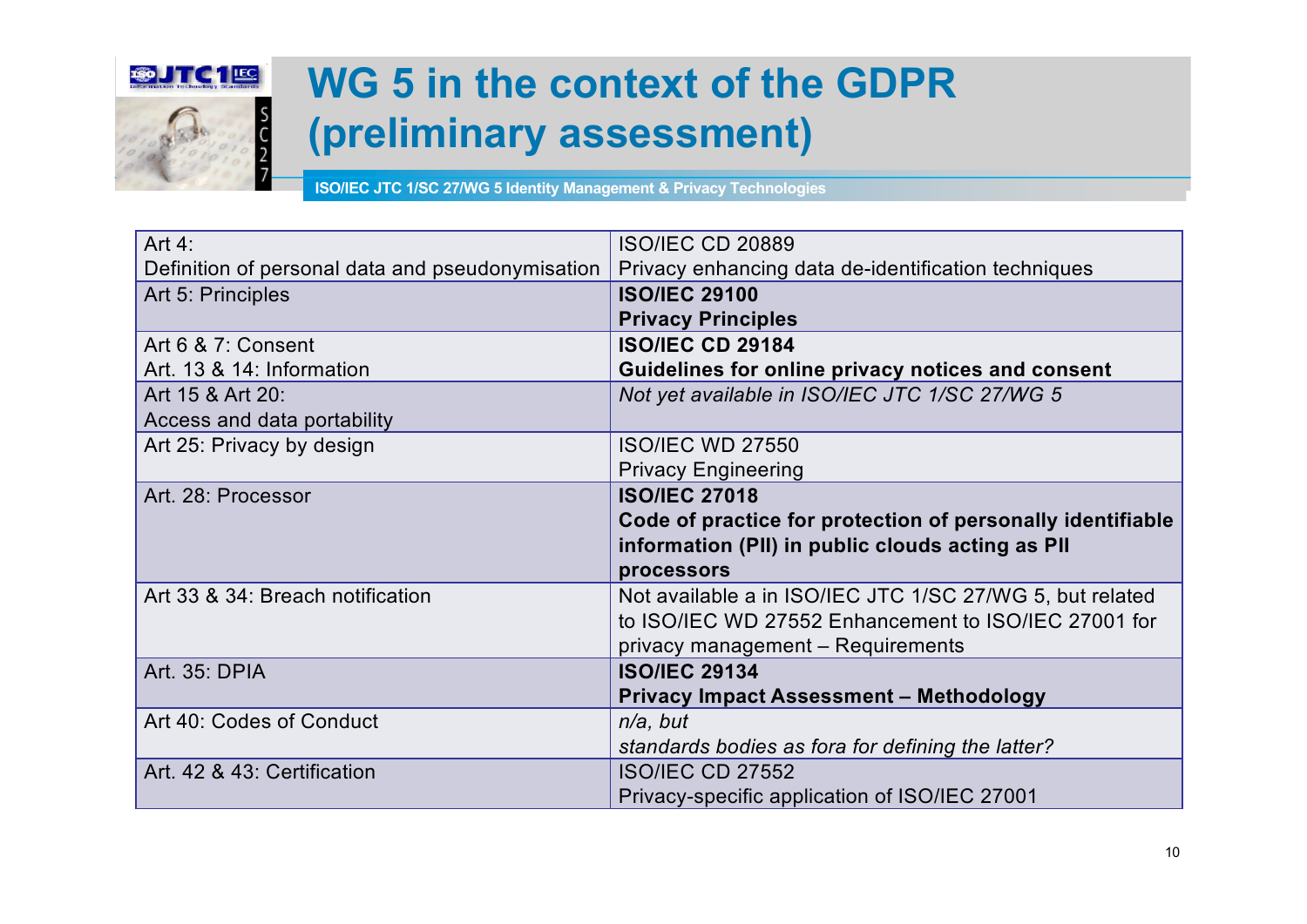

#### **ISO/IEC 29100 Privacy Principles**

**ISO/IEC JTC 1/SC 27/WG 5 Identity Management & Privacy Technologies** 

### **E** Overview

- 1. Consent and choice
- 2. Purpose legitimacy and specification
- 3. Collection limitation
- 4. Data minimization
- 5. Use, retention and disclosure limitation
- 6. Accuracy and quality
- 7. Openness, transparency and notice
- 8. Individual participation and access
- 9. Accountability
- 10. Information security
- 11. Privacy compliance

# § **Related to**

§Art 5 GDPR **Principles** 

### § **Status**

■ Published & freely available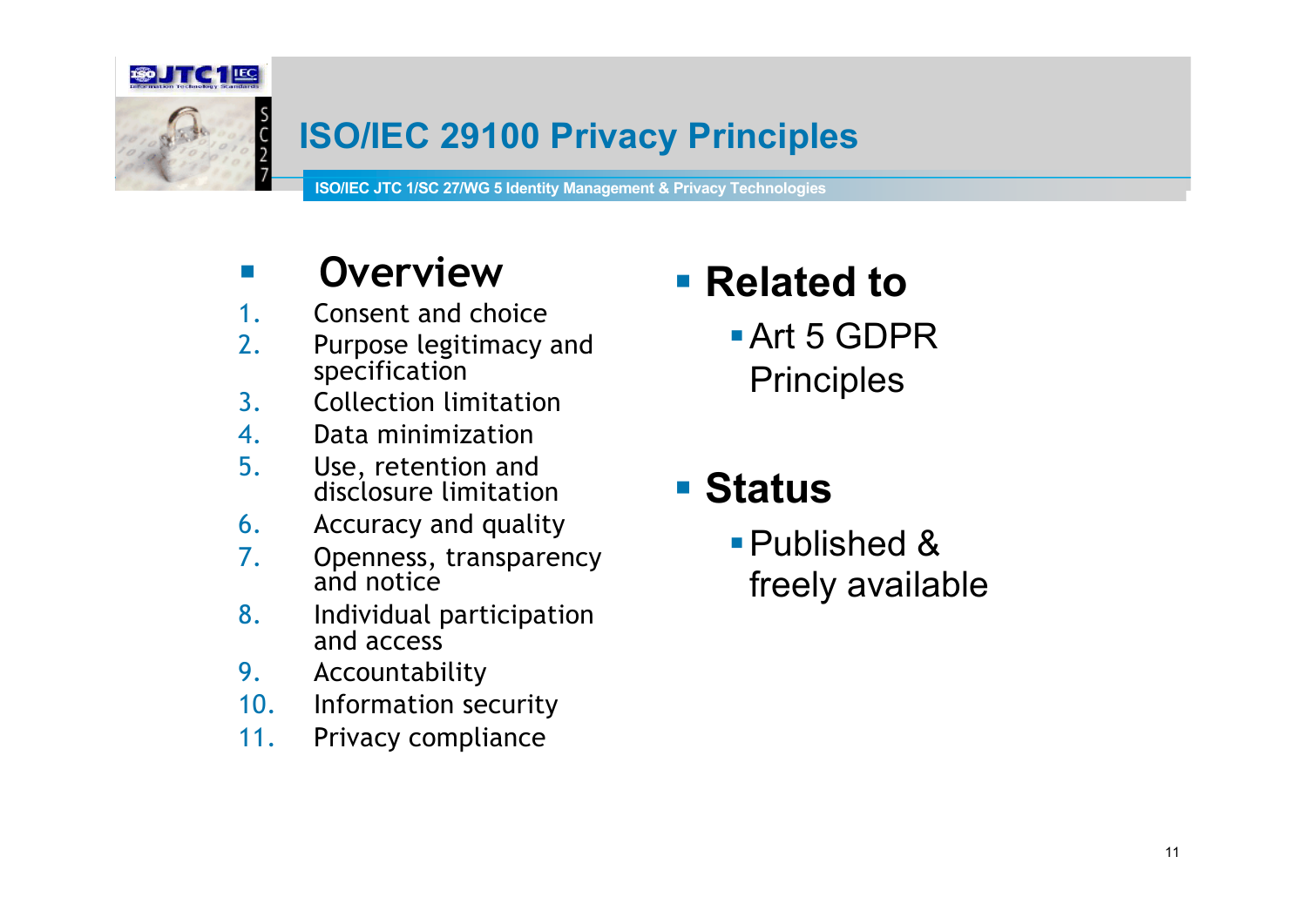

#### **ISO/IEC CD 29184 - Guidelines for online privacy notices and consent**

**ISO/IEC JTC 1/SC 27/WG 5 Identity Management & Privacy Technologies** 

## § **Scope**

This document is a specification for the content and the structure of online privacy notices as well as process of asking for consent to collect and process personally identifiable information (PII) from PII principals.

This document is applicable in any online context where a PII controller or any other entity processing PII informs PII principals of processing.

# § **Related to**

- §Art 6 & 7 GDPR Consent
- §Art. 13 & 14 GDPR Information
- § **Status:**
	- §published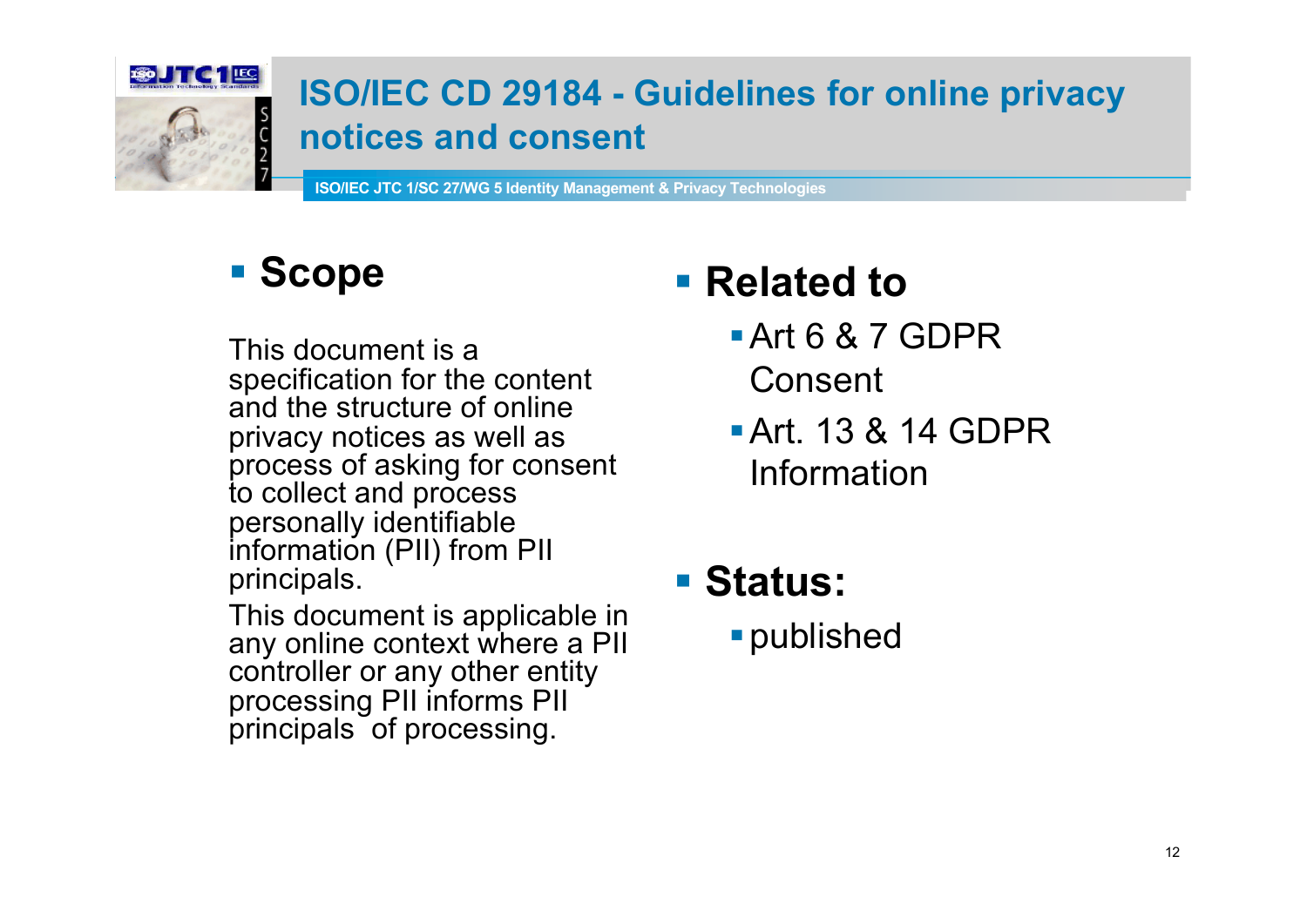

**ISO/IEC 27018 Code of practice for protection of personally identifiable information (PII) in public clouds acting as PII processors**

**ISO/IEC JTC 1/SC 27/WG 5 Identity Management & Privacy Technologies** 

#### § **Scope**

- [...] establishes commonly accepted control objectives, controls and guidelines for implementing measures to protect Personally Identifiable Information (PII) in accordance with the privacy principles in ISO/IEC 29100 for the public cloud computing environment.
- [...] specifies quidelines based on ISO/IEC 27002, [...] within the context of the information security risk environment(s) of a provider of public cloud services.
- [...] applicable to all types and sizes of organizations, including public and private companies, government entities and not-for-profit organizations, which provide information processing services as PII processors via cloud computing under contract to other organizations.[...]

# § **Related to:**

§Art. 28 GDPR Processor

### § **Status**

§published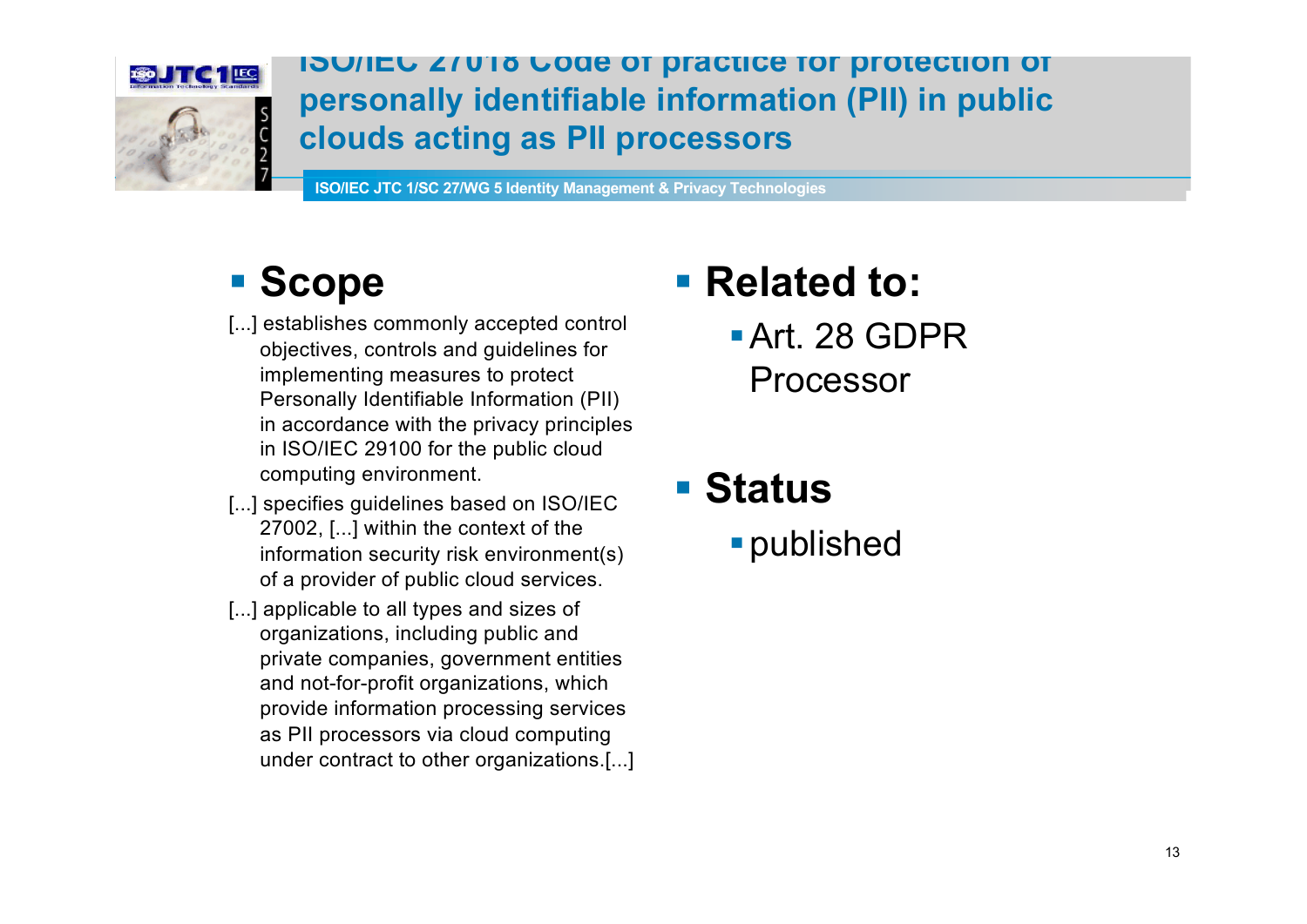

#### **ISO/IEC 29134**

#### **Privacy Impact Assessment – Methodology**

**ISO/IEC JTC 1/SC 27/WG 5 Identity Management & Privacy Technologies** 

## § **Scope**

This document gives guidelines for

- a process on privacy impact assessments, and
- a structure and content of a PIA report.
- It is applicable to all types and sizes of organizations, including public companies, private companies, government entities and not-forprofit organizations.
- This document is relevant to those involved in designing or implementing projects, including the parties operating data processing systems and services that process PII.

# § **Related to**

§Art. 35 GDPR DPIA

§ **Status** §published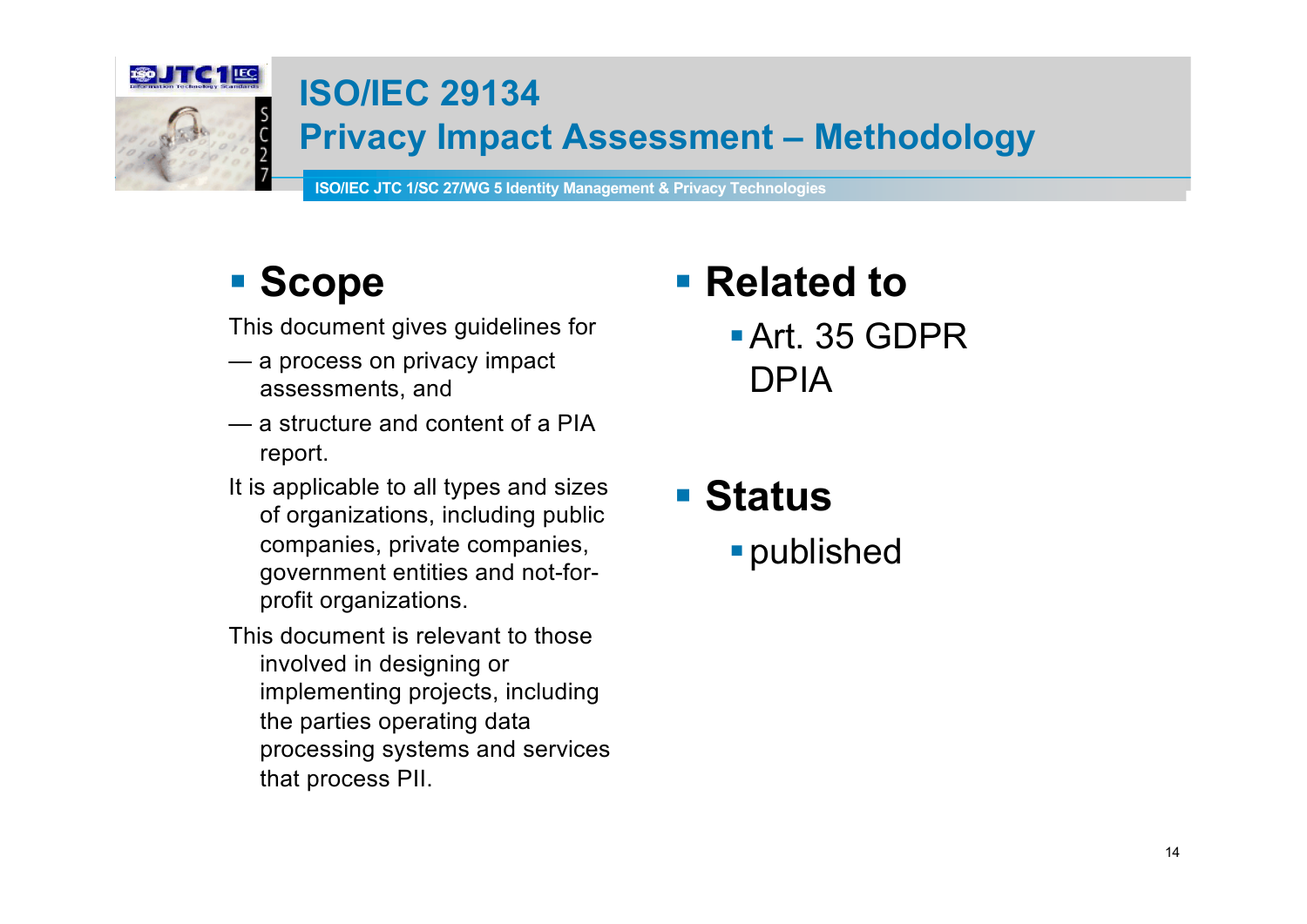

#### **There is more within WG 5 and elsewhere...**

**ISO/IEC JTC 1/SC 27/WG 5 Identity Management & Privacy Technologies** 

§Study Period on the Potential internationalisation of

#### **DIN 66398** "**Guideline for development of a concept for data deletion with derivation of deletion periods for personal identifiable information**"

§ISO/IEC 27552 §Work on data portability in SC 38